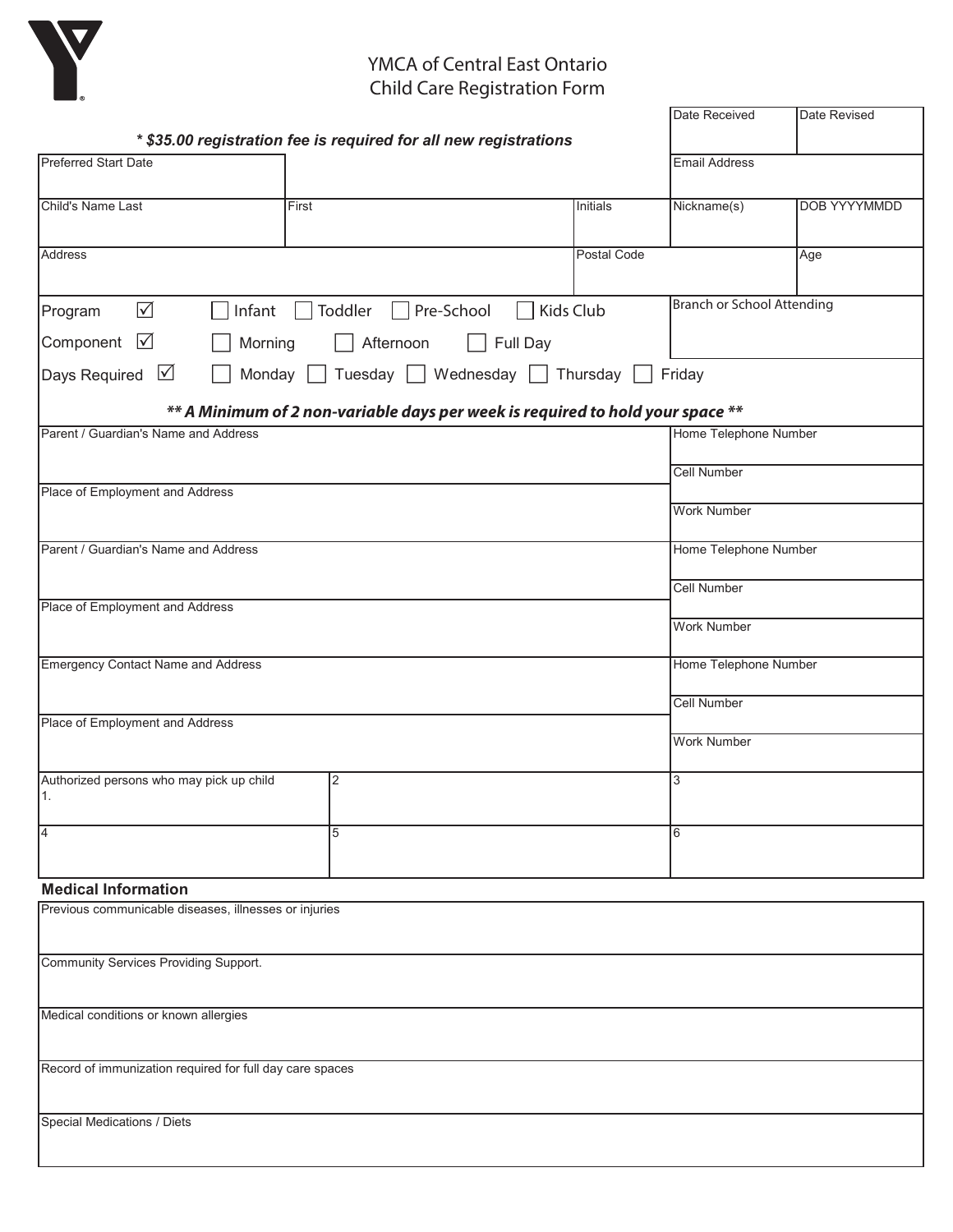### **Permission Form**

I, the undersigned, being parent or guardian of development of the do herby consent to the participation of my child in the activities related to the program, at the school and while on field trips, provided such activities are supervised by a member of your staff.

### **Medical Release**

If, at any time, due to circumstances such as accidents, sudden illness or emergency, medical treatment is required, this may be given including anesthetic necessary, by a private physician or hospital. I also consent to emergency transportationif necessary.

| Witness                    | Signature of Parent / Guardian |  |
|----------------------------|--------------------------------|--|
| Development, habits, fears |                                |  |
|                            |                                |  |
|                            |                                |  |
|                            |                                |  |
|                            |                                |  |
| <b>Admission Date</b>      | Discharge Date                 |  |

When chosing *Option 1 ONLY* payments may be processed either the 1st or 15th of each month or both.

## Licenced Child Care Parent Handbook

https://ymcaofceo.ca/wp-content/uploads/2019/12/Child-Care-Parent-Info-Guide-2019-December.pdf Please attach a Void Cheque

The YMCA is a charity that serves individuals and families from various economic and social backgrounds. The YMCA provides from various experiments of  $\alpha$ Peterborough/Lakefield Child Care Fees 2022

 $\mathcal{L}_{\mathcal{A}}$  receipt will be indicated tax receipt will be indicated to the amount donated to the YMCA. community. Infant Full Day \$62.75

Toddler Full Day \$48.75

ay  $340.73$ Preschool Full Day \$46.75

Yes, I choose to make a donation of \_\_\_\_\_\_\_\_\_\_\_\_\_, weekly / monthly to the YMCA to assist in building a stronger Kids Club: St. Pauls School Age :Pre-authorized Credit Card - payments processed on the 15th of each month. Before School Only \$10.00 After School Only \$16.00

> After School Only \$16.00 name cannot control of the Card: Cardiac Cardiac Cardiac Cardiac Cardiac Cardiac Cardiac Cardiac Cardiac Cardiac Cardiac Cardiac Cardiac Cardiac Cardiac Cardiac Cardiac Cardiac Cardiac Cardiac Cardiac Cardiac Cardiac Cardi Kids Club: Lakefield School Age

Licensed Day Camp PA Days \$43.50

I agree to the release of information to school personnel as it pertains to the well-being and development of my school age child.

Please note the YMCA observes the following statutory holidays for which fees are payable; New Years Day, Family Day, Good Friday, Victoria Day, Canada Day, Civic Holiday, Labour Day, Thanksgiving Day, Christmas Day and Boxing Day.

Disruption in services that are beyond our control (i.e. break in service, snow day, strike etc.) will not be refunded and regular fee charges will occur. If a disruption in service lasts for more than a week, a reassessment of billing schedules will occur in consideration of the potential of financial hardship in cases that run